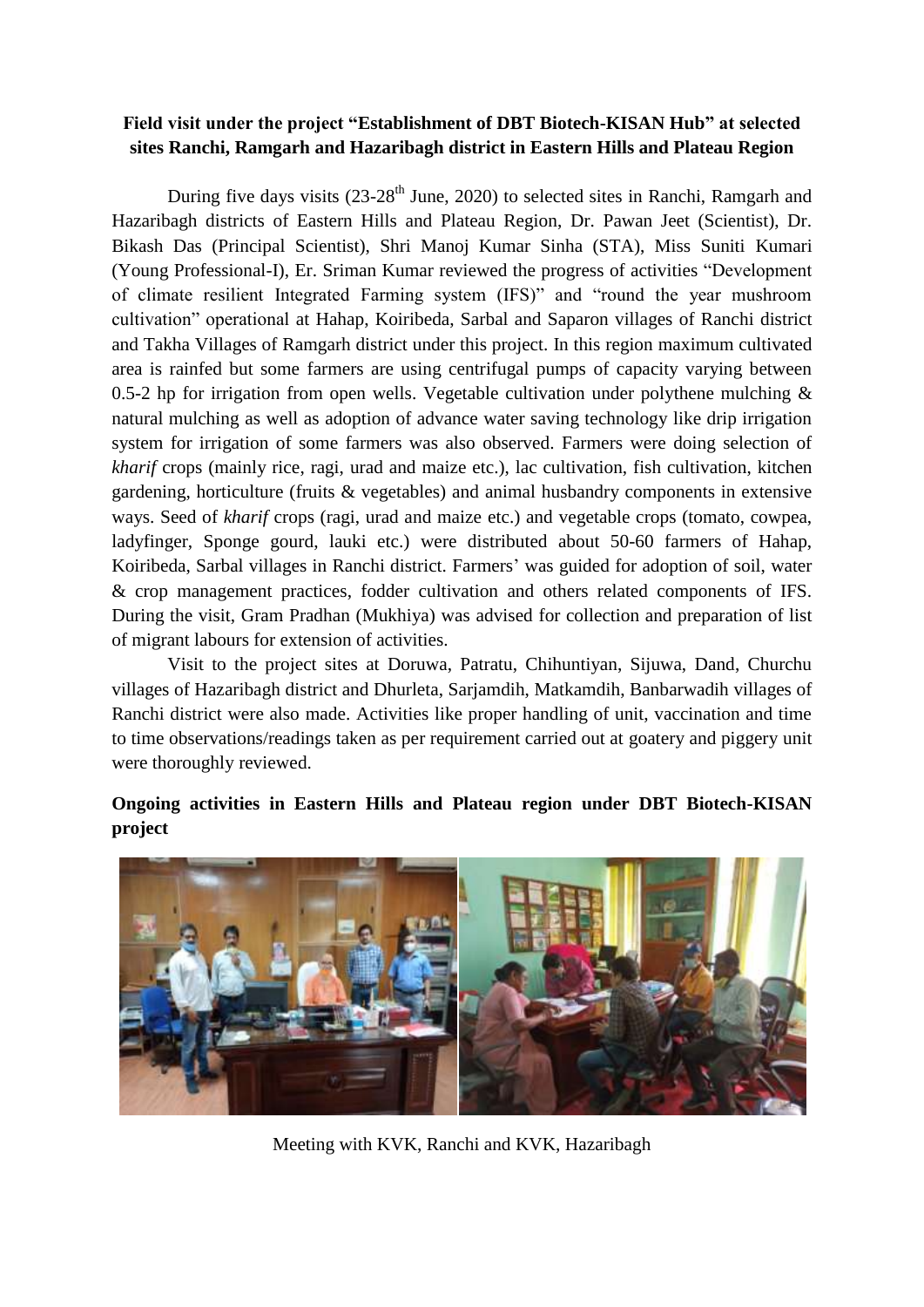

Integrated farming system (IFS) at Ranchi and Ramgarh



Demonstration of Mushroom cultivation